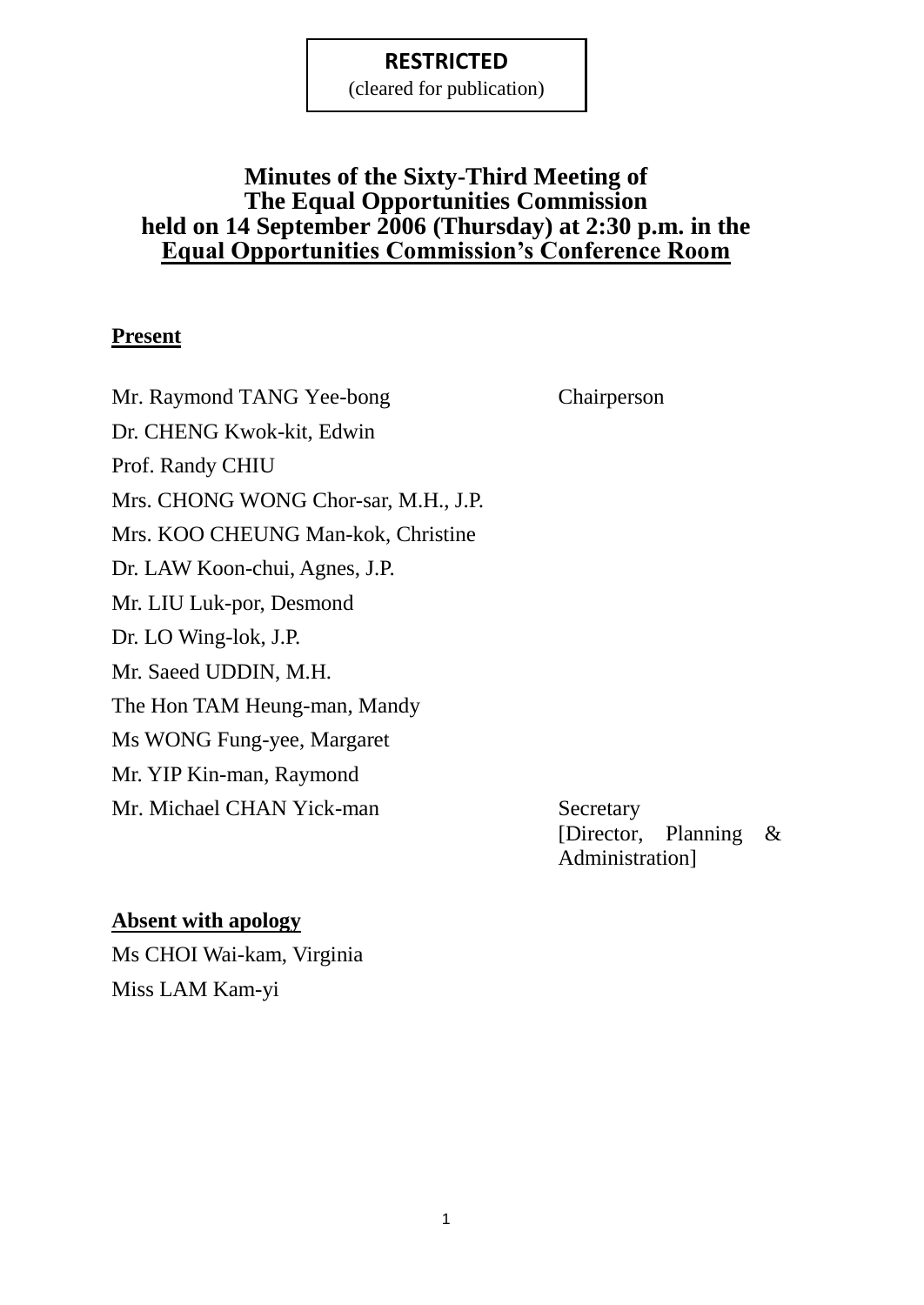(cleared for publication)

### **In attendance**

Mr. Joseph LI Siu-kwai Director, Operations Mr. Herman POON Lik-hang Chief Legal Counsel Ms Betty LIU Jia-shin Head (Corporate

Ms Yvonne LAU Siu-yung Personal Assistant (Policy

Communications and Training) Ms Esther Chan Pui-shan Senior Policy & Research **Officer** Ms Fanny Leung Sui-ping Equal Opportunities Officer (Administration & Personnel) Co-ordination)

## **I. Introduction**

1. The Chairperson (C/EOC) welcomed Commission Members (Members) to the 63rd EOC meeting.

2. Apologies for absence were received from Ms CHOI Wai-kam, Virginia and Miss LAM Kam-yi. Mrs. Christine KOO would be late and asked to convey her apologies.

3. C/EOC informed Members that a press conference had been scheduled after the meeting at 5:00 pm and invited Members to join if they wished.

### **II. Confirmation of Minutes**

4. The Minutes of the  $62<sup>nd</sup>$  Meeting held on 15 June 2006 were confirmed without amendments.

2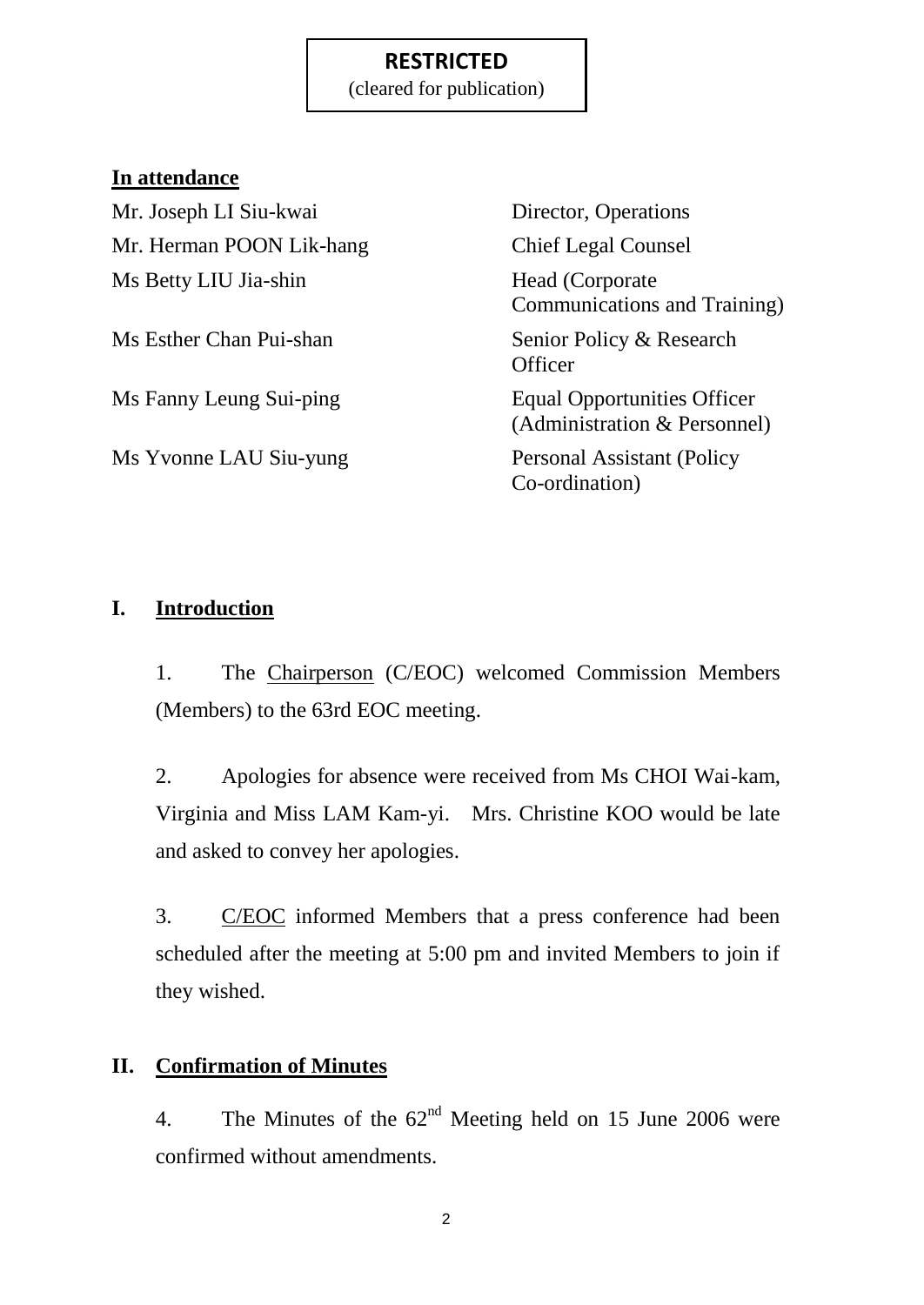(cleared for publication)

## **III. Matters Arising**

# **Equal Pay for Work of Equal Value (EPEV Study)**

(Paragraphs  $7-15$  of the minutes of the  $62<sup>nd</sup>$  meeting held on 15 June 2006)

5. C/EOC informed Members that this would be discussed under Agenda Item 4.

## **IV. New Agenda Items**

# **Formal Investigation on Accessibility in Certain Publicly Accessible Premises**

(EOC Paper No. 12/2006; Agenda Item No. 3)

6. Members discussed the proposed Formal Investigation (FI) to be conducted under section 66 of the Disability Discrimination Ordinance (DDO) on accessibility in certain publicly accessible premises with focus on the scope of the investigation. Based on the number of complaints lodged with the Commission in recent years, it was evident that accessibility remained a major issue and problem for persons with a disability, to the extent that it affected the daily lives of many in the community. The FI was aimed to address equality of opportunities between persons with a disability and persons without a disability.

## *[Mrs. CHONG WONG Chor-sar arrived]*

7. Members noted that the proposal FI was discussed at the Legal and Complaints Committee (LCC) of the EOC and a Task Group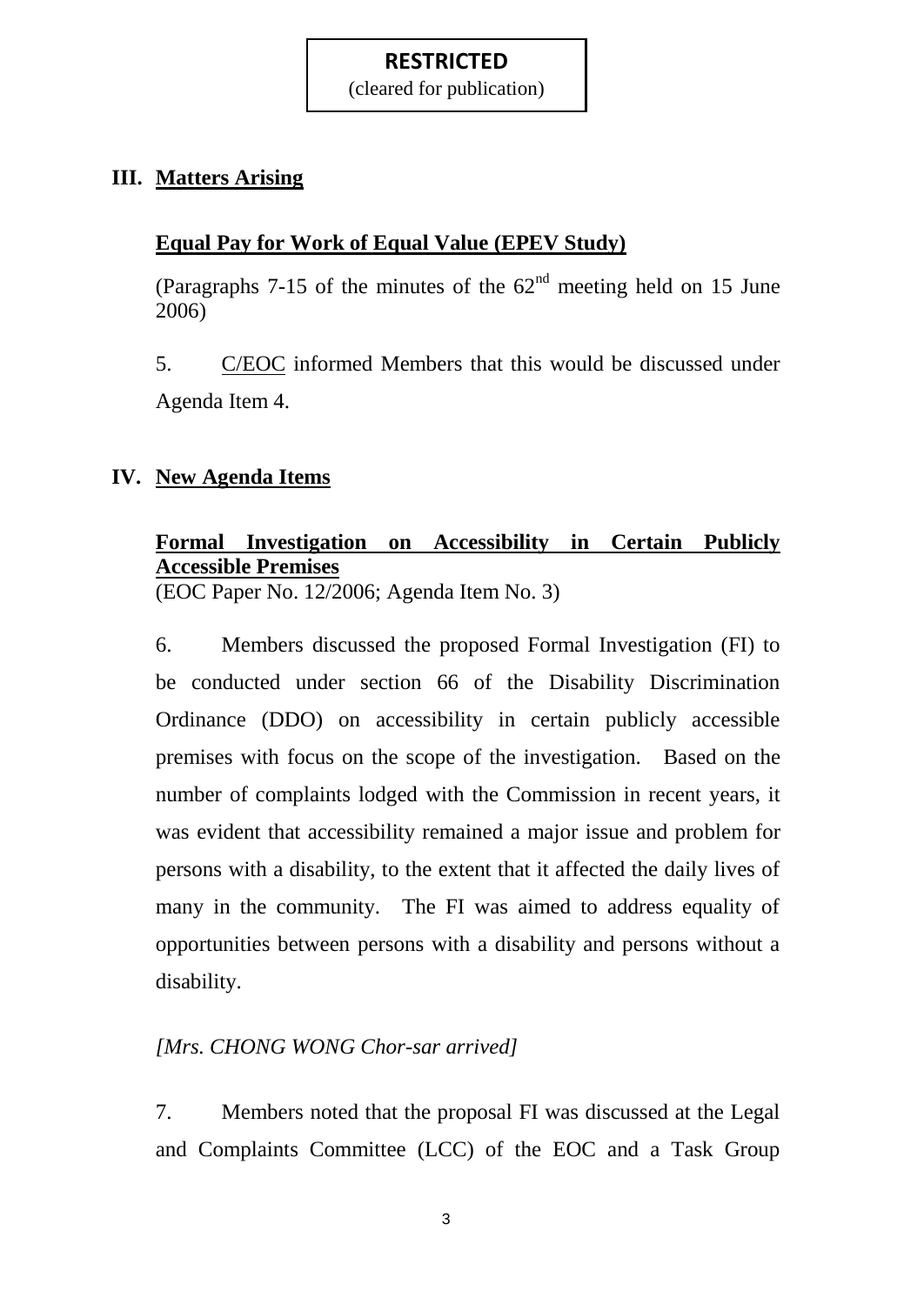(cleared for publication)

comprising the C/EOC, Members and staff had been formed to work on this project. It was also noted that the proposed FI would make reference to the Barrier-Free Design Manual 1997 (currently being updated) and external professional support would be sought as necessary.

#### *[The Hon TAM Heung-man joined the meeting at this point.]*

8. C/EOC said that as a start, public premises (target premises) were chosen for investigation for simplicity in ownership and for Government's and public bodies' ability to comply with recommendations, thereby taking the lead and setting an example to other building managements. In response to a Member"s enquiry about the sample size chosen, C/EOC explained that a sample size of 5% was considered appropriate taking into consideration manpower required and also the size and facilities included in each housing complex to be looked at. The target premises would include public housing, shopping centers, markets, library and government offices etc.

#### *[Mrs. Christine KOO arrived at this point]*

9. In reply to a question from a Member*,* Director (Operations) (D(Ops)) provided breakdowns on complaints on accessibility received and success rate in conciliation. The success rate in complaints involving public housing was about 80% while those of private housing was approximately 44%.

10. After deliberation, Members endorsed the sample size of 5% as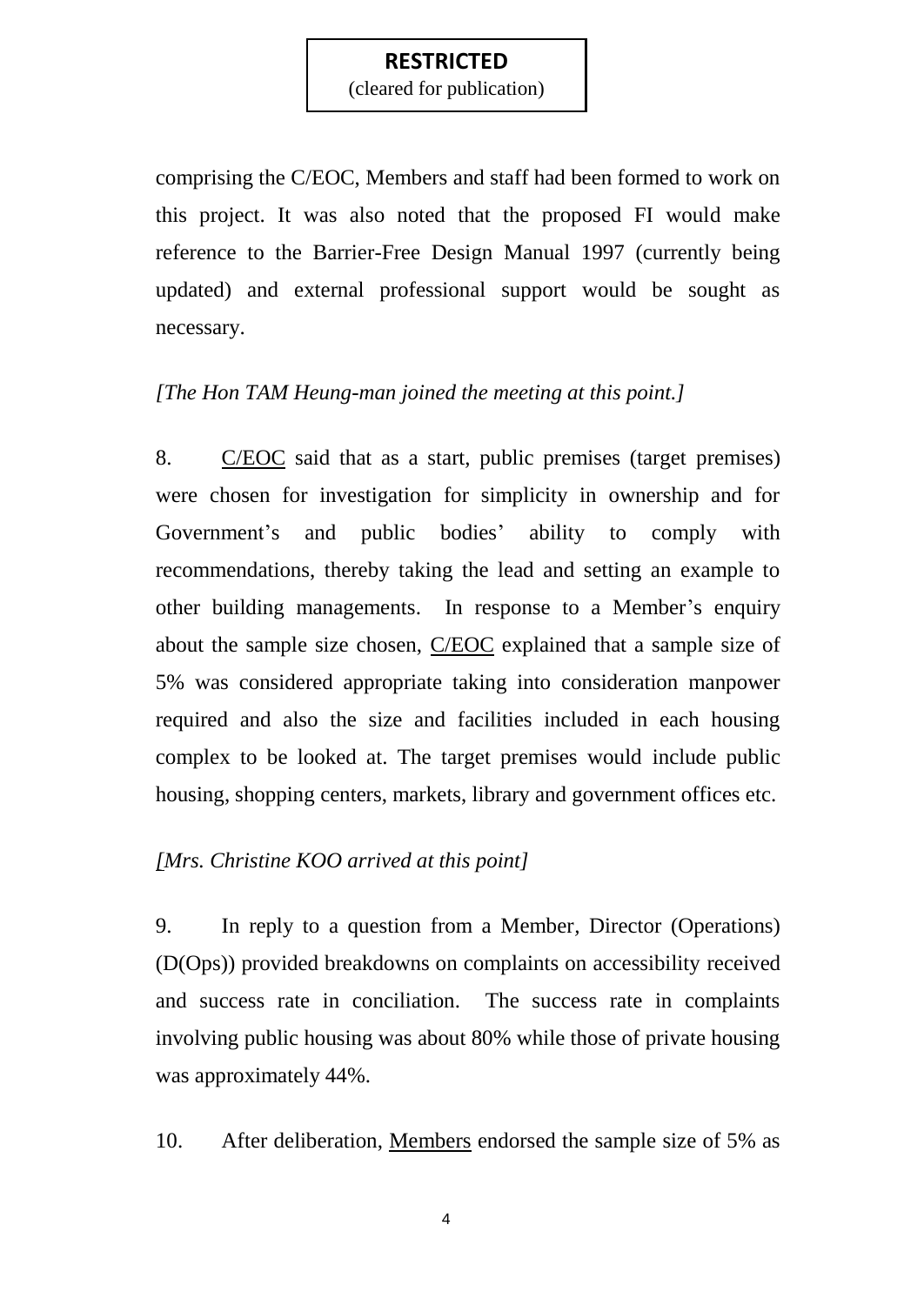(cleared for publication)

outlined in EOC Paper No. 12/2006 and the categories of premises and number of premises to be inspected in each category as listed out in Annex C of the EOC paper. It was also clarified that the investigation would be on provision of facilities and management as well as connectivity to other facilities.

- 11. Members endorsed :
	- (i) the scope and terms of reference as outlined in paragraph 7 of EOC Paper No. 12/2006;
	- (ii) the conduct of the investigation;
	- (iii) delegating to the LCC supervision of the investigation, including making preliminary findings, preparing report and making recommendations for consideration of the EOC Board;
	- (iv) delegating to the Chairperson of the power to deal with requirements under section 67(4) of the DDO where necessary;
	- (v) delegating to the Chairperson of the power to apply to District Court, where necessary, for an order or directions pursuant to section 68(4) of the DDO; and
	- (vi) delegating to the Chairperson of the power to issue, where necessary, enforcement notices under section 73 of the DDO.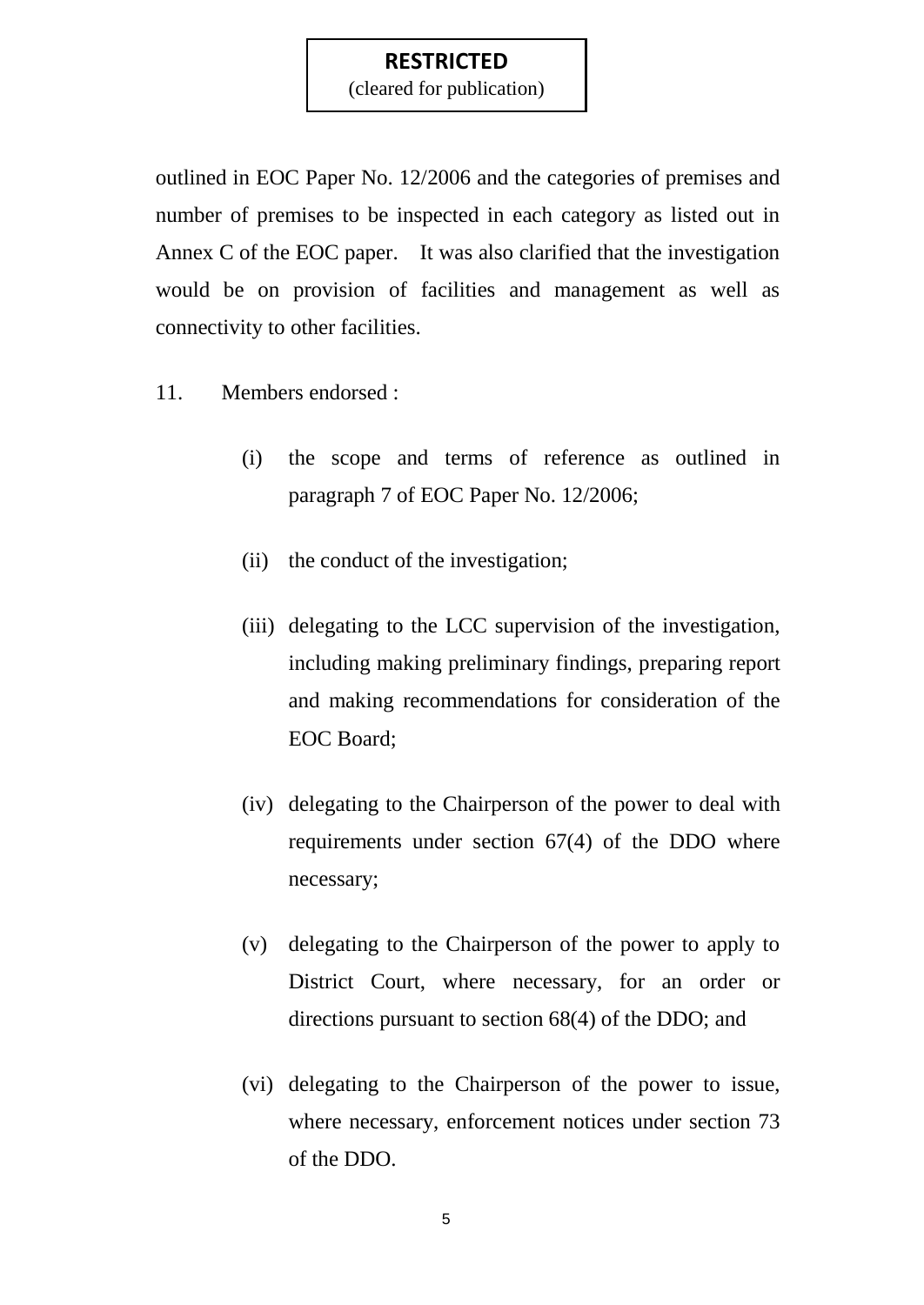(cleared for publication)

- 12. The Task Group would take note of points raised by Members:
	- (a) Types of housing estates to be chosen should be representative and factors such as the age of the building and facilities provided should be taken into consideration;
	- (b) To consult NGO"s on premises to be chosen for the investigation;
	- (c) Provide a breakdown of how the budget for this project would be used;
	- (d) To include schools and hospitals in a future investigation.

13. Members also noted that the FI would commence as soon as possible and the report of the investigation was expected to be published in October 2007.

# **Update on Equal Pay for Work of Equal Value Study (EPEV Study)**

(EOC Paper No. 13/2006; Agenda Item No. 4)

14. C/EOC informed Members that since the last EOC Meeting, he had met with the Hospital Authority (HA) and the Civil Service Bureau (CSB) to explain EOC"s approach to releasing the paper. While HA has no particular comments on releasing the EPEV report, CSB had commented mainly on the technicality of the Consultant's Study and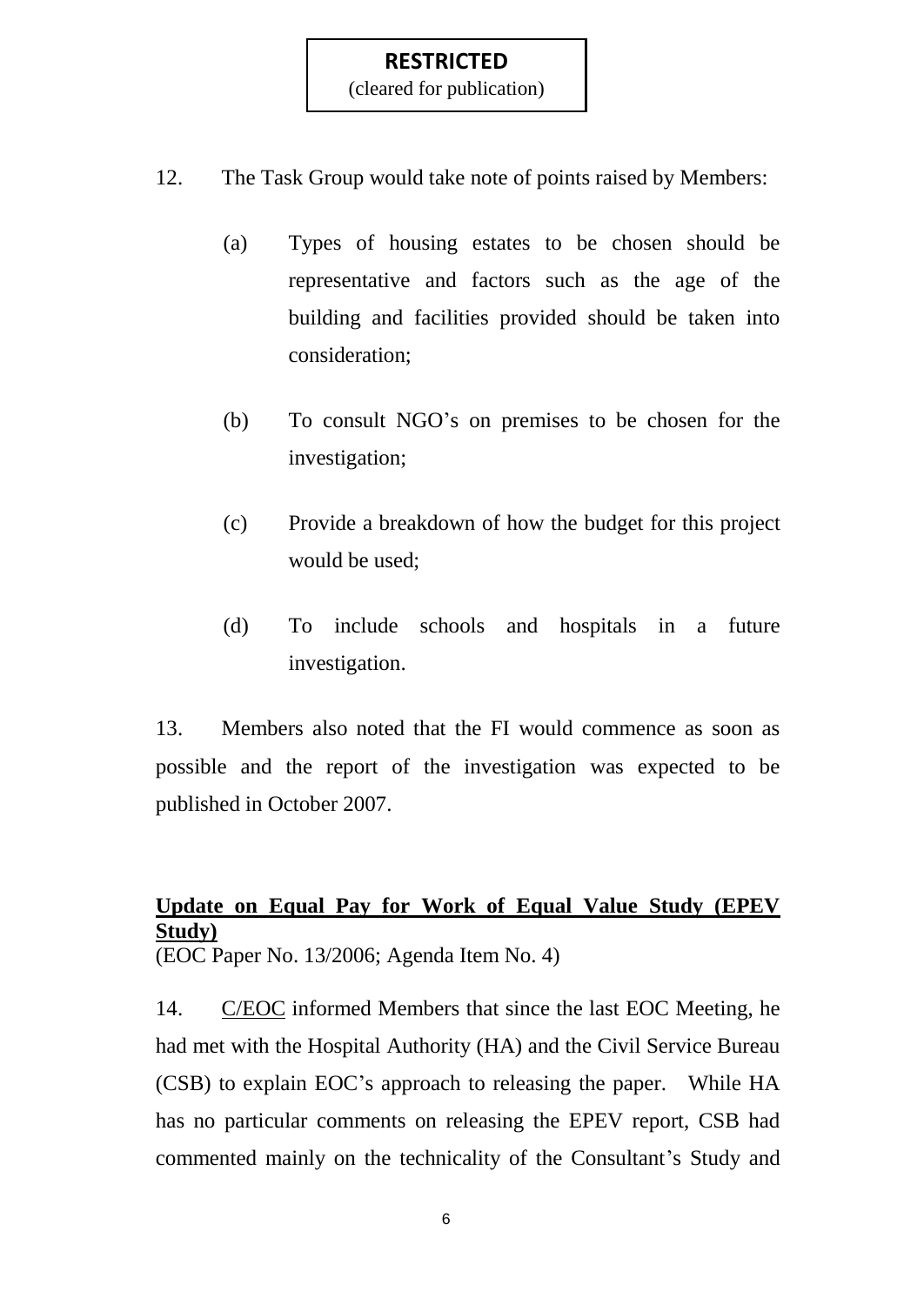(cleared for publication)

hence the conclusions and recommendations so derived. Discussions ensued and Members agreed that it might not be appropriate for the EOC to defend the technical challenges on the Consultant's behalf and endorsed C/EOC"s suggestion to have the Consultant brought back from abroad to help clarify the technical queries and the release of the report. It was agreed that EOC would pay the necessary expenses in this connection.

15. Members also endorsed the draft covering paper contained in Annex A of EOC Paper No. 13/2006 including the written comments suggested by CSB and a suggested deletion on page 13, item 4 in the "Remarks" column by a Member. The covering paper was intended to complement the two EPEV Studies commissioned by the EOC detailing EOC"s views and the way forward on this subject.

16. Members also noted that EOC would continue with the promotion and education on the subject of Equal Pay including the preparation of specific guidelines on Equal Pay for Equal Work and Equal Pay for Work of Equal Value.

#### **Endorsement of Co-opted Members**

(EOC Paper No. 14/2006; Agenda Item No. 5)

17. Members endorsed the proposed nomination for co-opted Members for the Community Participation and Publicity EOC Paper No. 14/2006.

*[ Dr. LO Wing-lok left the meeting temporarily.]*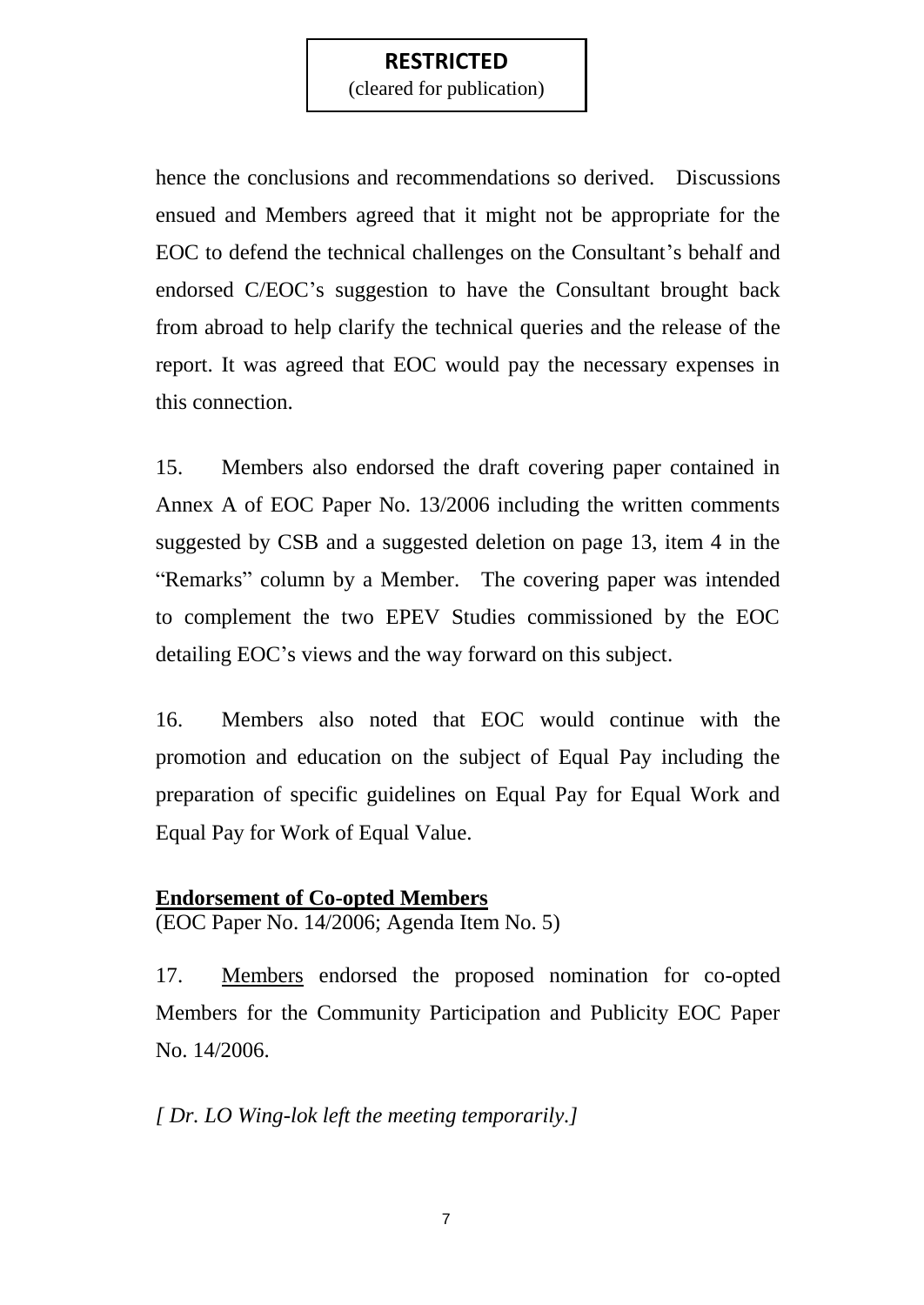(cleared for publication)

# **Six monthly Review of EOC's Work (January – June 2006)** (EOC Paper No. 15/2006; Agenda Item No. 6)

18. Members noted the information on EOC"s work in the first six months of 2006 contained in the Paper. In answer to a question from a Member, CLC informed that so far EOC has won in the great majority of legal assistance cases.

## **Report of the Legal & Complaints Committee, Community Participating & Publicity Committee, Public Education & Research Committee and Administration & Finance Committee** (EOC Paper No. 16/2006; Agenda Item No. 7)

19. Members noted the reports of the EO Committees contained in the paper.

## **Any Other Business**

(Agenda Item No. 8)

# **(1) Peep photo Incident**

20. A Member informed that the recent "peep photo" incident involving a popular artist was discussed at the LegCo Panel on Information Technology and Broadcasting and asked whether any action could be taken by the EOC to prevent sexual stereotypical portrayal of women.

21. C/EOC informed Members that the EOC Office had completed its investigation on complaints received regarding the Radio Commercial incident – hosts of a radio programme asking the audience to vote for "the most popular singer / actress for indecent assault" and had conducted a series of training to Commercial Radio staff, to help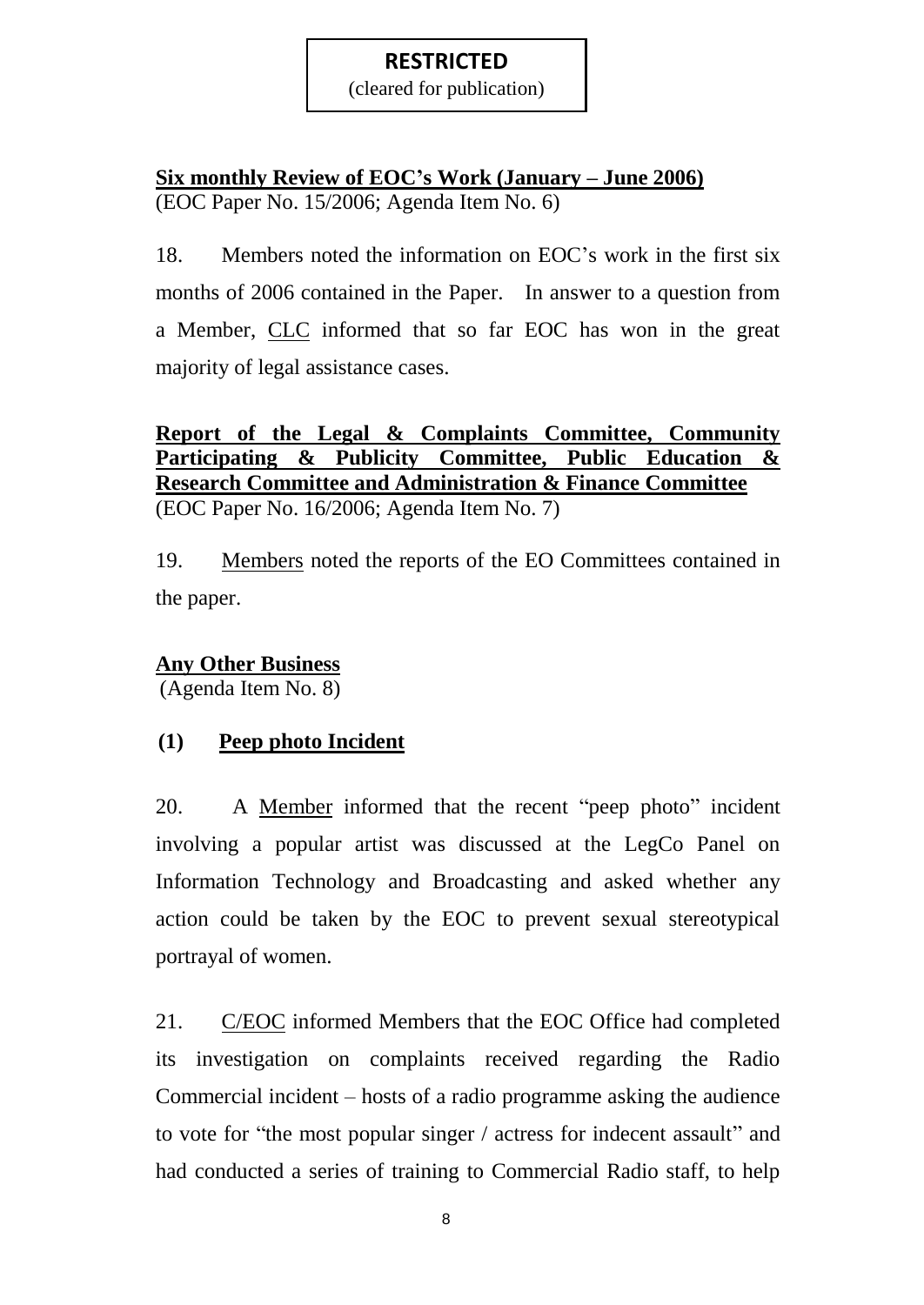(cleared for publication)

promote gender awareness and understanding of gender equality.

22. As regards the 'peep photo' incident, C/EOC informed that EOC had issued a statement denouncing such publication. Members were of the view that the prevailing culture was not conducive to creating gender equity and mutual respect in society and would perpetuate a sexually hostile and intimidating environment. Members were concerned that the indecent and disrespectful description of women would add to discrimination and encourage sexual harassment. C/EOC said that the EOC Office would be happy to work towards changing the community and media attitudes towards a culture of mutual respect and towards gender equity. If appropriate, EOC could work in co-operation with the Women"s Commission.

23. After deliberation, Members decided that EOC should conduct a survey on analysis of media contents on gender awareness and the Convenor of PERC undertook to take up the task to have this discussed at the forthcoming PERC meeting.

**(2) The First Session of the Biwako Millenium Framework (BMF) Stakeholders' Coordination Meeting, 17-19 July 2006** and **UN ESCAP Workshop on Regional Follow-up to the 7th Session and Preparation for the 8th Session of the Ad Hoc Committee on a International Convention on the Protection and Promotion of the Rights and Dignity of Persons with Disabilities, 20-21 July 2006 (EOC Paper No. 17/ 2006)**

24. C/EOC reported that representatives of the EOC Office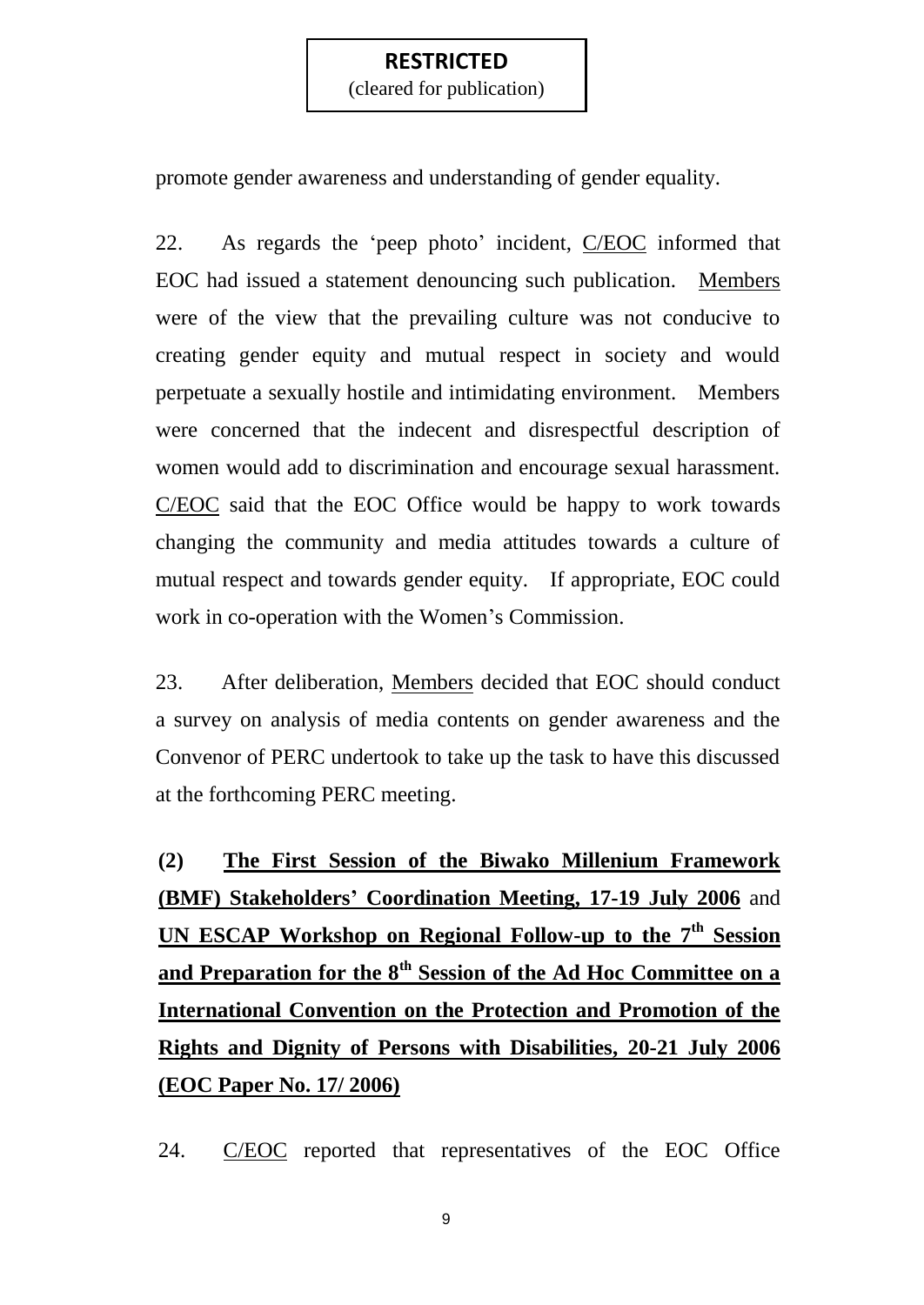(cleared for publication)

attended two workshops of the United Nations Economic and Social Commission for Asia and the Pacific (UNESCAP) held in Bangkok from 17-21 July, 2006 about the proposed International Convention on the Rights of Persons with Disabilities. The final draft adopted at the Workshop was forwarded to the UN Ad Hoc Committee (AHC) set up to work on the draft Convention for agreement by State Parties. On August 25, the draft Convention was adopted by the AHC and it would be forwarded to the UN General Assembly for endorsement. The Convention was a great achievement as it was the first convention on disability rights drafted in Asia Pacific. The Convention would specifically prohibit discrimination against persons in all areas of life including civil rights, access to justice and the right to education, health services and access to transportation.

# **(3) Committee on the Elimination of all forms of Discrimination Against Women (CEDAW) 36th Session, 7-25 August 2006, United Nations Headquarters, New York (EOC Paper No. 18/2006)**

25. Members noted the report on CEDAW hearing contained in EOC Paper No. 18/2006 at which representatives of the EOC Office attended in August 2006. In addition to submitting an NGO report on the progress of women in Hong Kong prior to the meeting, Members noted that C/EOC also spoke at the NGO session and highlighted further on EOC"s report as well as the concluding comments from CEDAW on Hong Kong following the session.

26. In response to a Member"s suggestion that EOC should attend more international conference of this nature to promote and upgrade